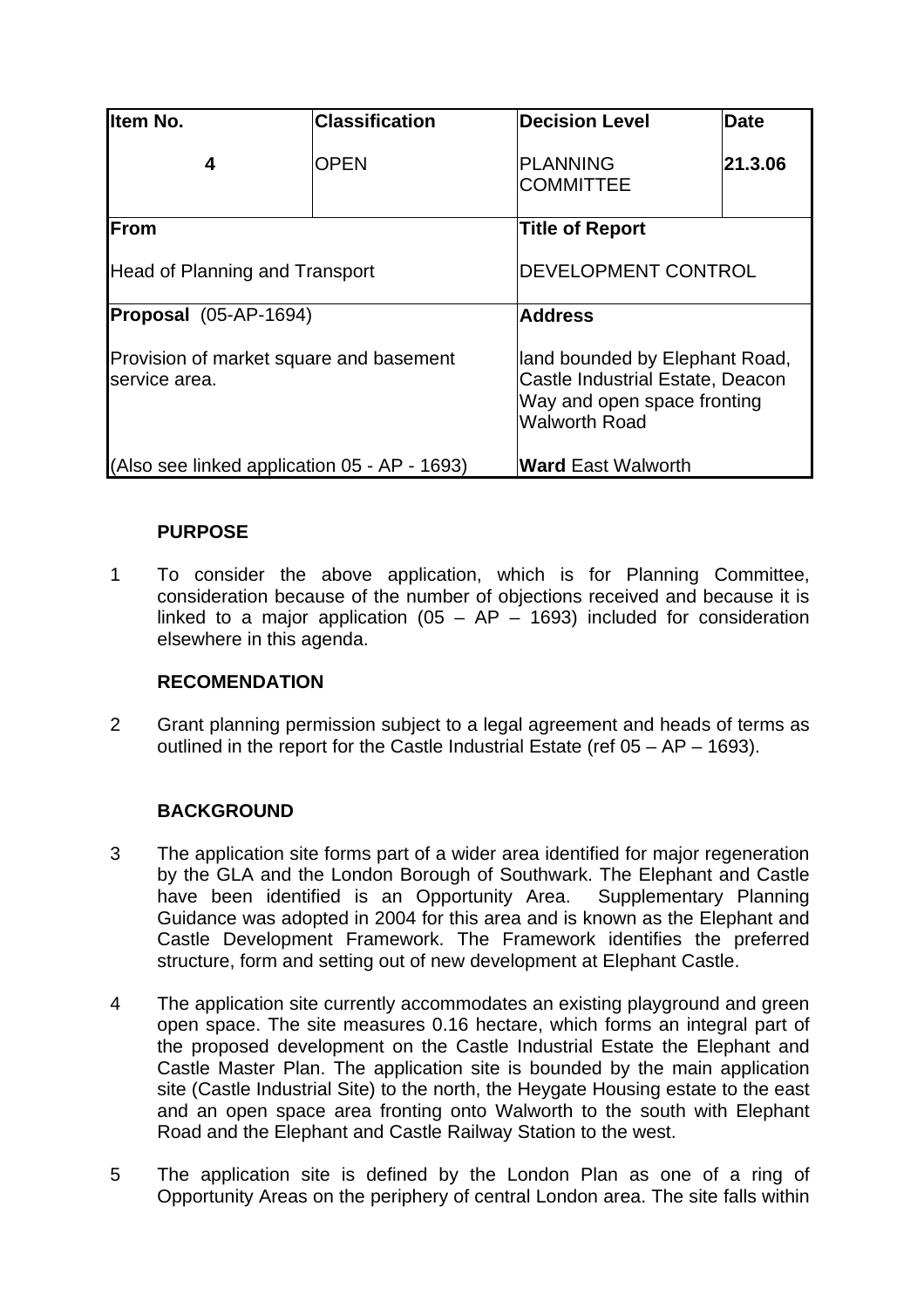the Central Activities Zone as defined by the Adopted Unitary Development Plan 1995 and the Emerging Southwark Plan (February 2004)

- 6 The application relating to the market square should be read in parallel to the main application for the redevelopment of the Castle Industrial Estate. (ref 05 –  $AP - 1693$ ).
- 7 The design proposals for the application site and that of the adjoining should be regarded as one development although submitted as two separate applications.
- 8 The proposals incorporate two integral parts for the regeneration of the Elephant and Castle, namely the provision of a market square and a basement service yard with access provided through the redevelopment of the Castle Industrial Estate (ref 05 – AP – 1693)
- 9 The basement service yard provides access for deliveries and access by lift and stairs to and from the market square. This is a provision of around 300sqm storage area which will be developed in detail in consultation with market traders.

An access lift and staircase will be located within a freestanding single storey pavilion to the south of the proposed market square.

- 11 Service provision for market stalls will be provided within the landscaping scheme for the market square.
- 12 The canopy in the master plan linking the two sides of the market square is shown on the accompanying plans for purposes of completeness to indicate the future scenario; however implementation of this would be deferred until the reconstruction of the railway station is realized.
- 13 The proposals for the market square should be read in parallel to the proposals for the redevelopment of the Castle Industrial Estate (ref  $05 - AP - 1693$ ) as reported elsewhere in this agenda.

# **FACTORS FOR CONSIDERATION**

#### **Main Issues**

10

- 14 The main issues in this case are:
	- The principle of the development
	- The general design and landscaping of the proposal
	- The provision of costly infrastructure
	- The acceptability of proposed uses
	- If the proposed scheme is future proof whilst complying with the current scenario
	- The implementation of significant "enabling" infrastructure for the regeneration of the Elephant and Castle.

#### **Planning Policy**

London Plan Adopted February 2004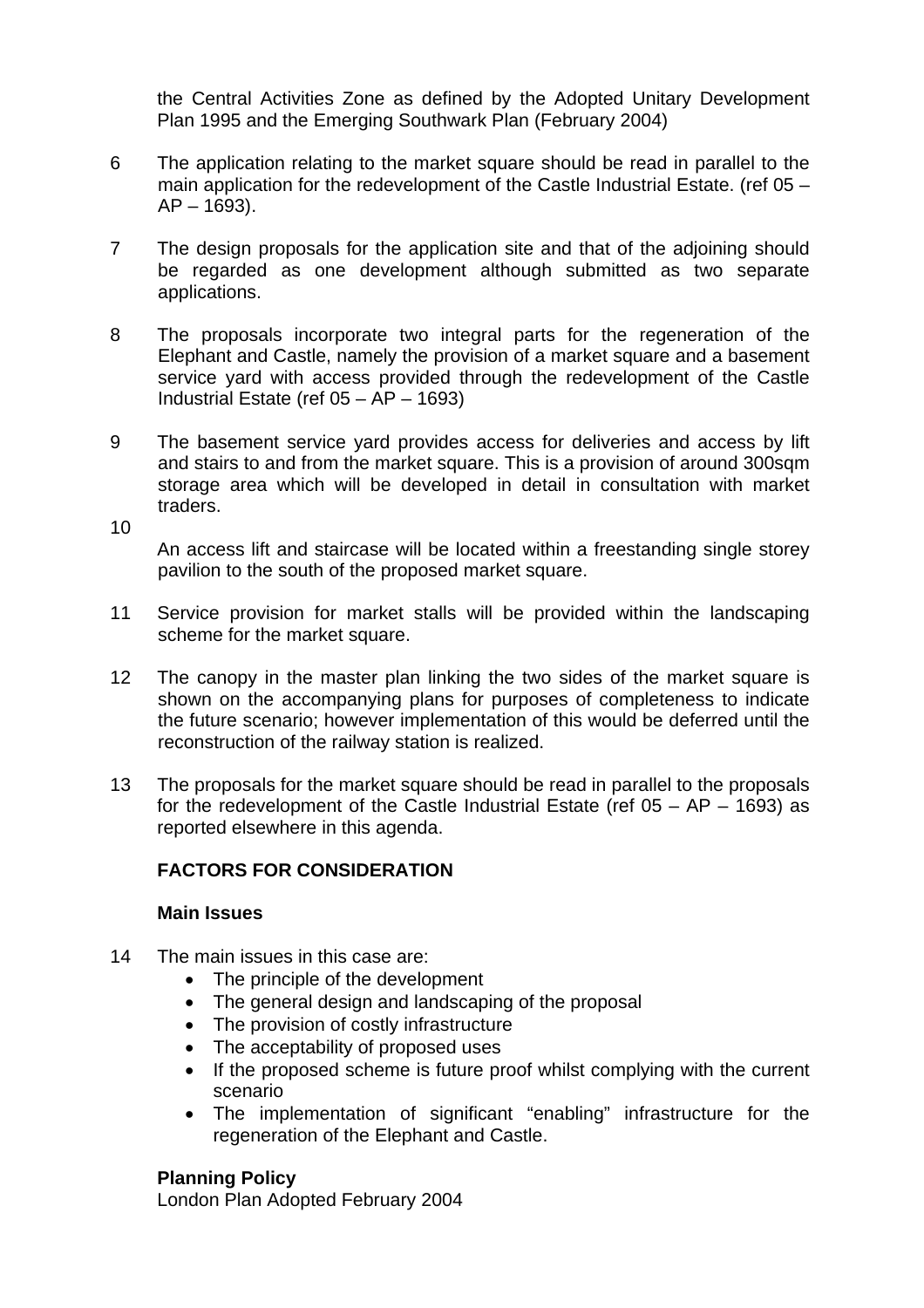15 Southwark Unitary Development Plan 1995 [UDP]:

Policy H.1 New and existing Housing:

Policy B.1 Employment Protection:

Policy S2 Retail Outlets and Street Markets.

Policy T1 Location and Design of New Developments:

Policy R.2.1 Regeneration Area:

Policy R. 2.2 Planning Agreements:

Policy E.1.1 Safety and Security of the Environment.

Policy E.2.3 Aesthetic Control :

Policy E.2.4 Access and Facilities For People With Disabilities:

Policy E.2.5 External Space:

Policy E.3.1 Protection of Amenity:

Policy E.3.2 Environmental Assessment:

Policy E.5.1 Sites of Archaeological importance:

Policy S.2.1 New Retails Outlets Under 2000m²:

Policy T.1.2 Location of Development in Relation to the transport Network

Policy T.6.2 Off Street Parking:

Policy T.6.3 Parking Space in New Development

Policy C.5.1 Open Space Provision

Policy C.5.2 Protection of Play Spaces and Facilities for Children

Policy C.5.3 Community Open Space

Policy C.5.4 Protection of Private and Public Urban Open Space.

#### The Southwark Plan [Revised Draft] February 2005

Policy 1.2 Opportunity Area and Local Areas:

- Policy 1.8 Location of retail Provision and Other Town Centre Uses:
- Policy 2.5 Planning Obligations:

Policy 3.1 Environmental Effects:

Policy 3.2 Protection of Amenity:

Policy 3.11 Quality in Design:

- Policy 3.13 Urban Design:
- Policy 3.14 Designing Out Crime:

Policy 3.19 Archaeology

16

Policy 3.27 Other Open Space

Policy 5.1 Locating Development:

Policy 5.2 Transport Improvements:

Policy 5.3 Walking and Cycling:

Policy 5.6 Car Parking:

Planning Policy Statement 1 (PPS1) ' Creating Sustainable Communities' Planning Policy Statement 6 (PPS6) 'Town Centres'

# **Consultations**

Site Notice: 26/01/06 Press Notice: 26/01/06

17 Consultees: 26/01/06

Units 1 to 5, 110 Castle Industrial Estate Elephant Road London SE17 1LA Elephant and Castle Station Elephant Road London SE17 1LB Railway Arches 109 – 113, 113c, 119, 122 Elephant Road London SE17 1LB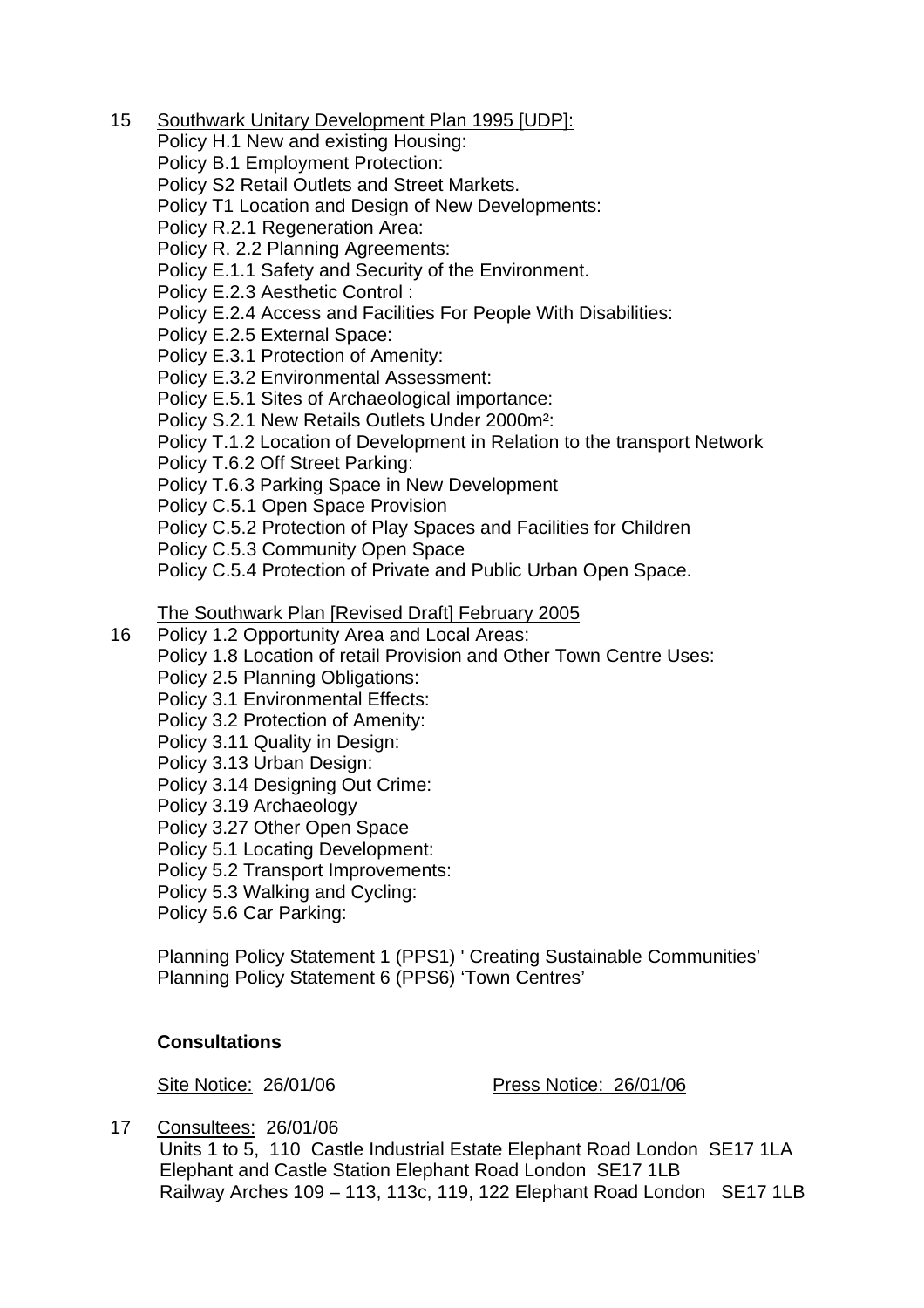1 – 7, 8 Farrell Court Elephant Road London SE17 1LB 236, 237, 337, 338, 335 - 336 Shopping Centre Elephant and Castle London SE17 6SZ

1 - 216 Claydon Deacon Way London SE17

1 – 242 Ashenden Deacon Way London SE17

1 – 40 Chearsley Deacon Way London SE17 1SP

1 – 81 Cuddington Deacon Way London SE17

1 – 3 Risborough Deacon Way London SE17

41 - 72 Chearsley Deacon Way London SE17

Flats 1 – 99 Albert Barnes House New Kent Road London SE1

Flats 1 – 17 St Matthews Court Meadow Row London SE1

Flats 1 – 54 Smeaton Court Arch Street London SE1

Flats 1 – 414 Metro Central Heights 119 Newington Causeway London SE1

Flats 1 – 14, 88 Walworth Road London SE1 6SW

Flats 1 - 8 Hampton House Hampton Street London SE1 6SN

St Matthews Vicarage Meadow Row London SE1 6PQ

Store, Lower Ground floor Smeaton Court Rockingham Street London SE1 6PF

Hand in Hand Meadow Row London SE1 6PQ

37 Arch Street London SE1

125 Newington Causeway London SE1 6BN

10 – 20 (even Numbers) Walworth Road London SE1 6SP

80 - 86 (even Numbers) Walworth Road London SE1

143 Eagle Yard 88 Walworth Road London SE1 6SW

Arch 145 Eagle Yard 145 Walworth Road London SE1 6SW

90 Walworth Road London SE1

92, 92a Walworth Road London SE1 6SW

2 Hampton Street London SE1 6SN

94-96 Walworth Road London SE1 6SW

All Units within the Elephant and Castle Shopping Centre, London SE1 6TE

26 – 32 (even numbers) New Kent Road London SE1 6TJ

1, Elephant and Castle Newington Causeway London SE1 6BN

#### **Internal Consultees**

Conservation and Design **Arboriculturist** Education Department Special Projects Team **Housing** Pollution control Traffic Group

#### **External Consultees**

English Heritage Environment Agency Government Office for London Greater London Authority Network Rail Thames Water City of Westminster London Borough of Lambeth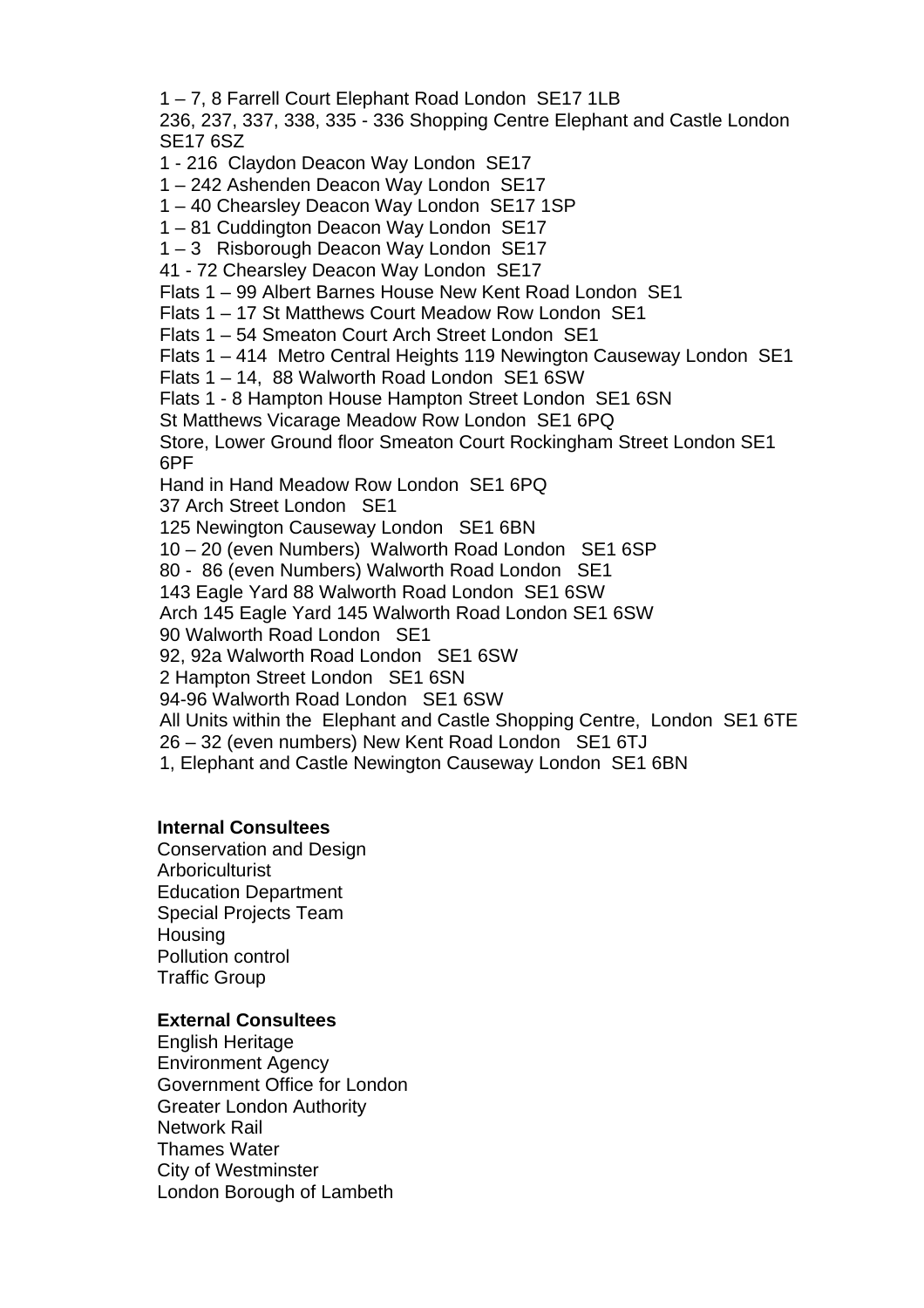Transport for London Environment Agency

#### **Replies from:**

- 18 Dechert LLP Raised an objection on behalf of Ocean Crest Partnership to the proposed development on the basis of the proposals being premature. The objector states that neither the SPG, the London Plan, the adopted UDP or the emerging plan contain or purport to contain a definitive approved master plan for the overall Elephant and Castle Area or more specific the development site as this plan is expected to be brought forward by the to be selected development partner for the London Borough of Southwark.
- 19 The objector states that although the SPG is the most recent public document issued by the Council against which the above – mentioned application can be judged, it is not considered to be the most up to date description of the Council's requirements, objectives and scope for the regeneration of the Elephant and Castle. The objector states that bidding parties are not able to discuss or release details of the additional information provided to them within the procurement process and therefore cannot include this information in the objection.
- 20 The objector states that if the council moves to determine the application in accordance with the development plan without considering the public procurement process or information disclosed to the parties under that process it will be failing to considered emerging policies and material considerations which are relevant to the application which would indicate a decision otherwise than in accordance with the development plan. Ocean Crest states that they consider that given the limited public information available by comparison to the detailed information available to those bidding to become Southwark's development partner in the regeneration of the Elephant and Castle the scheme should not be considered.
- 21

Key Property investments (number five) Limited raised issues for consideration namely compliance with the Council's SPG and secondly potential impacts on the Elephant and Castle Shopping Centre Site. They requested that close attention be paid to the proposals to ensure that the proposals would not in any way prejudice the regeneration for the wider area. Concern is raised that insufficient provision is made for linking their site under the railway line with the applications site.

22 The application sites proposed substantial new development whcih could with the development of the high rise buildings be to the detriment of the future development the Elephant and Castle Shopping Centre Site. The scale and height of the application proposals seem to materially exceed the building heights specified in SPG. The response requested that the development should provide its fair share of financial contributions especially towards the infrastructure for the future regeneration of the area. Assurance for access via the basement to adjacent sites should without future ransoms be obtained via a legal agreement. Bearing in mind the nature of the proposal, its inter relationship with the SPG for the redevelopment of the wider area and the ongoing selection process for the Council's Development Partner it is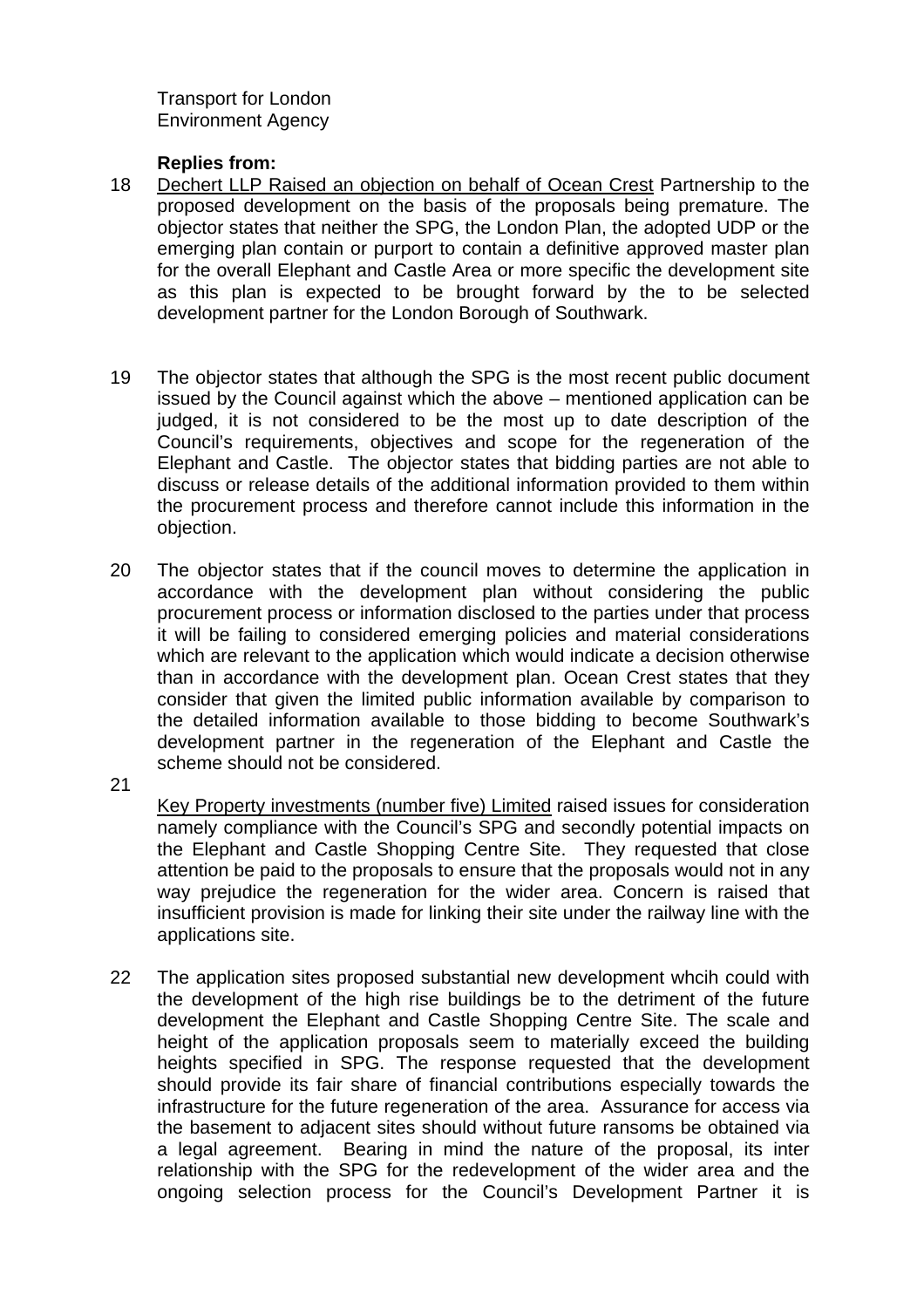requested that the Borough considers the proposals carefully both in terms of development form, scale, use, access and in terms of the need for full and fair financial contributions towards the costs of infrastructure.

Occupiers 40 and 53 Cuddington House, Deacon Way, 20 Albert Barnes House, New Kent Road; 16 Risborough, Deacon Way objects

23

The following comments were made by those objecting to the scheme:

- Area is already well served by restaurants and shops
- Proposals will cause severe traffic and parking problems in New Kent Road since the bus stop and pedestrian crossing outside site is heavily used.
- Proposal will increase pollution and noise levels
- The plans will deprive the Heygate estate of much needed green space and play facilities. Councillors themselves have indicated that the north of the borough is particularly deficient of green space.

Flat 56, 119, 190 and 394, Metro Central Heights;New Kent Rd and Unit 7, Farrel Court Elephant Road.

- 24 The following comments were made by those in support of the scheme:
	- The market square is regarded as a welcome addition with the prospect of using the area for public and cultural events.
	- Proposals will result in economic regeneration of the area.
	- Its about time the place gets upgraded, the quicker the better
	- The scheme is supported if the Council were to consider the needs of local businesses by providing loading bays to units in Farrell Court and parking facilities for customers.
	- Improvement of market facilities within this area will encourage lively, divers traders, adding character and a sense of community to the area. The existing area around the Elephant and Castle Centre does not serve the traders well. The proposed square would be a more welcoming environment for shoppers.
	- Residents indicated they look forward to seeing a market square used for the public and cultural events.
- 25 London Borough of Lambeth: No objection raised
- 26 English Heritage: No Objection Raised
- 27 Greater London Authority: The application is considered acceptable in principle given the need for enabling development and in view of the reassurances received by Southwark Council. As such it will be in the interest of good strategic planning.
- 28 Network Rail: No objection raised subject to various informatives for the applicants consideration.
- 29 Environment Agency: No objection raised subject to conditions as provided by the agency to be attached to any planning permission.
- 30 Thames Water: Various comments were made and are included as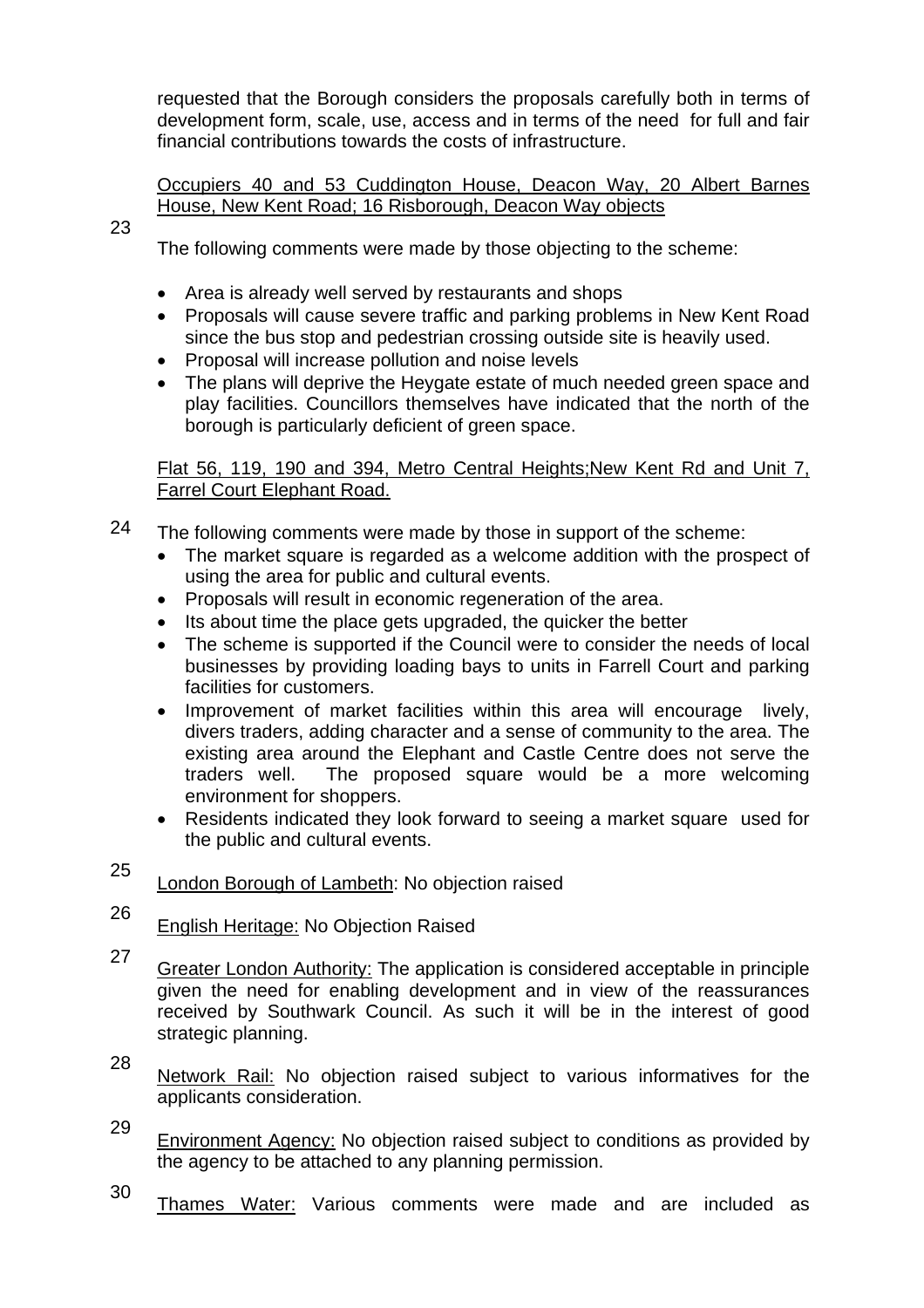informatives. Thames Water however stated that the development forms part of the much larger Elephant & Castle redevelopment area and the demands for this site need to be reviewed in the context of the long-term water supply infrastructure needs for the area as a whole. The need to carry out a detailed impact study in this regard is required by Thames Water. A relevant condition in this regard should be attached to any consent given. No further comments were received from Thames Water relating to the further environmental statement submitted by the applicant.

31 Government Office for London: No Comment

#### 32 Highways Comments:

1. The proposal should not, give rise to any significant adverse impacts on existing traffic movements on New Kent Road.

# **PLANNING CONSIDERATIONS**

#### **Strategic Policy Compliance**

- 33 The London Plan and Council strategy is for a high density, high quality, mixed use town centre at the Elephant and Castle that will address demonstrable local, sub-regional and London wide needs for new homes, an enhanced public transport interchange, employment and retail floorspace and other social benefits. The opportunities to achieve these objectives in a sustainable and responsible fashion arise from the location's high levels of public transport accessibility allied with its recognized status as a southern gateway to Central London.
- 34 The London Plan establishes the need for regional growth in new homes and employment. The overall spatial strategy for development in London identifies further development in the Central Activities Zone (Policy 5B.2), London South Central and associated Opportunity Areas (Policy 2A.2) as one means by which this new requirement for homes and employment can be accommodated. The Key Diagram and Proposals map in the emerging Southwark Plan identify the Elephant and Castle as an Opportunity Area within the Central Activities Zone and as an area of mixed use with a strong retail character.
- 35 The London Plan sets general policy directions to be followed in the Elephant and Castle Opportunity Area and states as follows: '*The planning framework for the area around the Elephant and Castle should draw on its good public transport accessibility, closeness to the Central Activities Zone and relatively affordable land. This could be a suitable location to meet some of London's longer-term needs for extra office space and is generally suitable for tall buildings. Large – scale car based retail development should not be encouraged. The framework should seek a significant increase in housing and integrated with a more efficient transport interchange'* London Plan page 235, paragraph 5.36.
- 36 The 1995 Southwark Unitary Development Plan policy 2.1 identified the Elephant and Castle as being within the 'Central Area of Community Need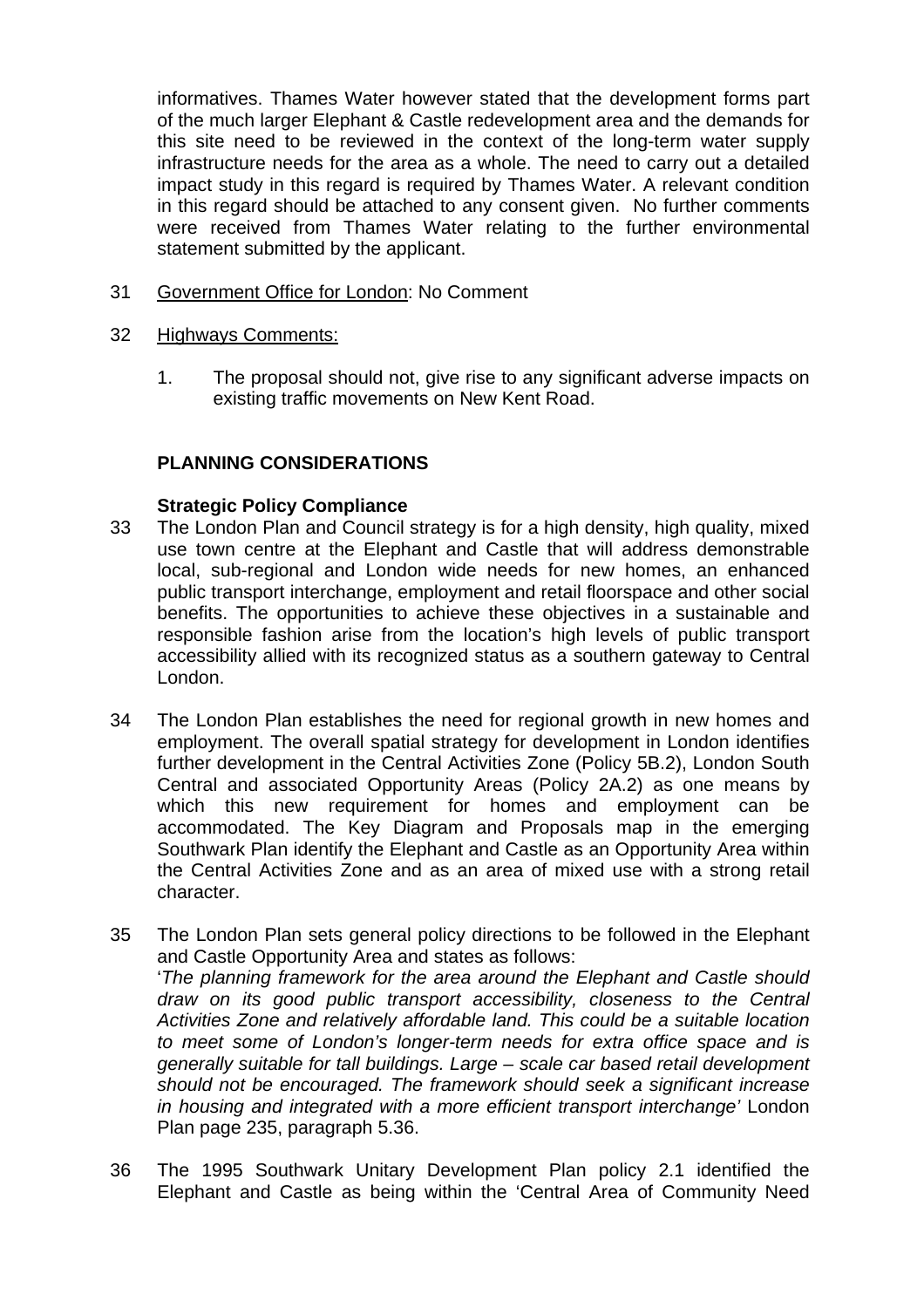within the Central London Boundary' and designated a regeneration area where investment would be welcomed and public/private partnerships encouraged. The plan stated that planning permission would normally be granted for proposals that generate employment, improve the environment, meet the needs of local residents, and bring back into beneficial use vacant land or buildings. The purpose of the plan strategy in objective R2 was to promote and steer private sector investment into areas which displayed both a concentration of need and possessed opportunities for renewal.

- 37 Section 8.2 of the emerging Southwark Plan provides a Borough context and objectives for the Elephant and Castle Opportunity Area which have been given detailed physical expression in the SPG adopted in February 2004. The vision for the Elephant and Castle is set out as:
- 38 'A vibrant, thriving and successful mixed use metropolitan town centre, accessible from a highly integrated public transport system establishing a place where people will want to live, to work and to visit for shopping and leisure.'
- 39

12 key objectives are contained within part 1 of the emerging plan, relevant objectives are:

- To remove the barriers to employment and improve access to jobs and training opportunities;
- To create the conditions for wealth creation to succeed and increase the number and range of employment opportunities available to the borough;
- To improve the range and quality of services available in the Borough and ensure that they are easily accessible;
- To reduce poverty, alleviate concentrations of deprivation and increase opportunities;
- To ensure that developments improve local areas and address London's needs through planning agreements; to improve amenity and environmental quality;
- To promote the efficient use of land, high quality development and mixed uses;
- To provide more high quality housing of all kinds, particularly affordable housing;
- To increase ease of movement by alternative modes of transport to the private car and to reduce congestion in and around Southwark by promoting the development of infrastructure for an efficient public transport, cycling and walking system
- To reduce congestion and pollution within Southwark by minimizing the need to travel through increased densities at transport nodes and by high quality public transport accessibility.

A comprehensive approach is needed to achieve the identified housing, employment, open space and retail floorspace objectives forth area. To accommodate the range of uses a large core site (43P on the emerging Southwark Plan proposals map) has been allocated as a redevelopment area with the capacity to accommodate not fewer than 4,200 new homes, up to 75,000 sq.m of retail, leisure and complimentary town centre uses, a minimum of 45,000 sq.m. of B1 space, and a range of D use class facilities. Transport is

40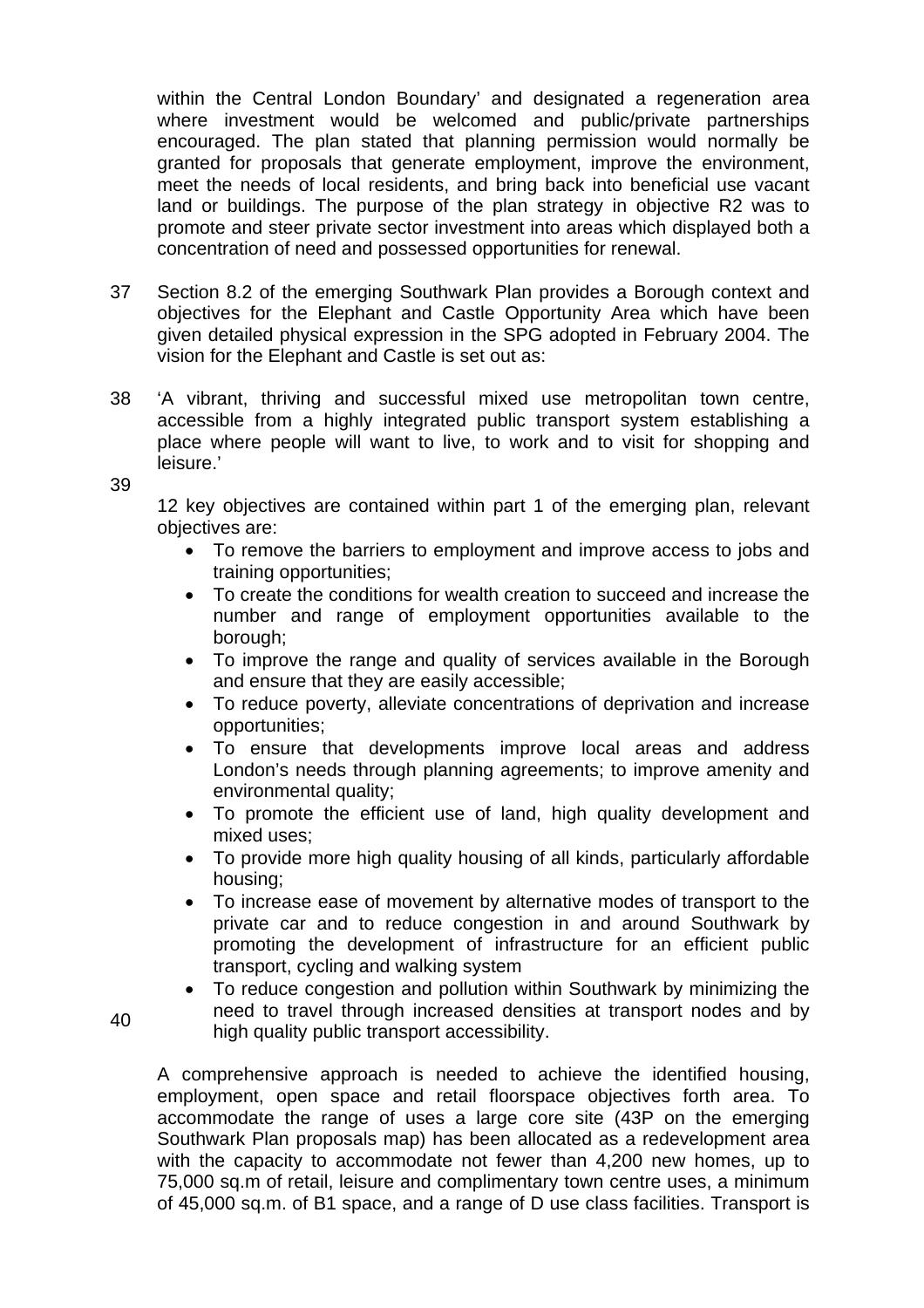the key to unlocking the Elephant and Castle's regeneration potential. The Elephant and Castle Opportunity Area has been designated as a Transport Development Area in the emerging Southwark Plan (policy 5.5). The policy requires development at the Elephant and Castle to:

- Maximise the efficient use of land around major transport sites; and
- Strengthen and enhance links to existing public transport nodes; and
- Strengthen and enhance walking and cycling infrastructure; and
- Improve the legibility of the public transport network; and
- Be of exemplary design quality.

41

A development framework for the Elephant and Castle was adopted as Supplementary Planning Guidance in February 2004 after following extensive consultation. This contained a detailed set of plans and proposals for the area providing further guidance to the London Plan and adopted and emerging Southwark Unitary Development Plans. The physical proposal at the heart of the Elephant and Castle is further detailed in a masterplan setting out the creation of a major new town centre served by improved public transport and pedestrian movement and supported by the extension of the Walworth Road through to a major civic space where the northern roundabout sits today.

42

The application site is located within the Central Activities Zone, London South Central, The Elephant and Castle Opportunity Area, a Transport Development Area and it is allocated within site 43P in the emerging Southwark Unitary Development Plan. The proposals are consistent with these requirements of the London Plan and adopted and emerging Southwark plans set out above. The proposed development will make a significant contribution to the regeneration of the Elephant and Castle Opportunity Area. It will provide a market square and basement infrastructure element which will enable the development of site 43P in a sustainable and responsible fashion. This scheme is very important for the enabling of the regeneration of the Elephant and Castle Opportunity area providing important transport infrastructure to meet the Transport Development Area objectives.

43

In this case based on the above the loss of the open space under these circumstances is considered acceptable and in the interest of the wider community.

#### 44 **Principle of the proposal and use.**

The Development Framework for the Elephant and Castle clearly states and lists the market square and the location as currently proposed to form a key part in the regeneration of the area as set out above.

45

A new market square is identified and clearly shown on the illustrative master plan and is identified as one of the many new public open spaces to be established as per the Development Framework proposals

46

The proposals for the market square and the proposed parallel application for the Castle Industrial Estate ( $05 - AP - 1693$ ) will finance the significant costs involved in providing the market square, safeguarding the Cross River Transit scheme and will play a key role in providing the underground servicing for the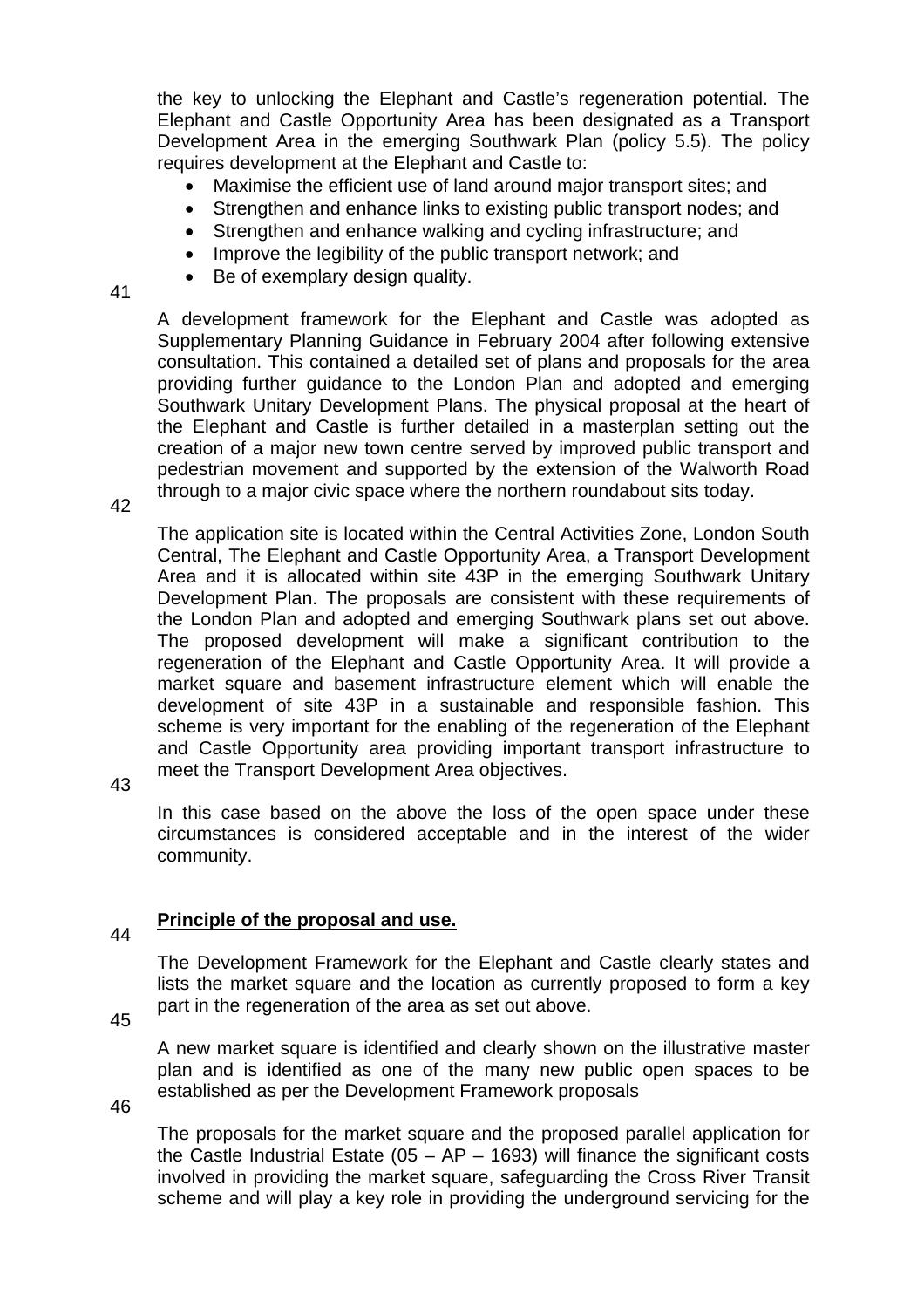regeneration/redevelopment of the Elephant and Castle Shopping Centre site.

47

The proposals for the application site and that proposed for the Castle Industrial Estate will set a benchmark standard in architectural quality for the future regeneration or the area and is regarded as one of the few "kickstart" schemes for the regeneration of the Elephant and Castle as strategic centre to Central London. The two schemes cannot be implemented separately and are integral to each other.

48

The proposed market square will provide an opportunity for existing market traders in the area to relocate to the new market square as and when facilities are in place.

49

The proposal does not include details regarding the layout, design or number and type of market stalls at this stage. These market stalls will be required to be demountable and will be dealt with by condition and within the Section 106 agreement.

50

The storage of the market stalls have not been provided and detail of such storage will be required by condition.

51

The hours of use of the market square will be restricted by condition to ensure the amenities of residents within close proximity to site are protected and noise levels kept to acceptable standards.

# **Loss of Existing open Space**

52

The overall area of site 43P is 25.372 ha [62.7 acres]. Within this area there are 4 open spaces of which the Elephant Road Open Space (0.397 ha) is one.

53

This space comprises play equipment and a grassed area and is located between Elephant Road/Railway Viaduct and Clayton block on Deacon Way within the Heygate Estate. The facility is identified in Southwark's Open Space strategy as being poor in terms of security and a problem site requiring action. The site was identified in the 1995 plan as a Local Open Space on Map C1 to which policies C5.4 [Protection of private and Public Open Space] would apply. The space principally addresses the needs of Heygate residents and following the demolition of the estate there will no longer be a need for this type of estate-based facility. As a consequence the second deposit plan does not identify this as an open space requiring continued protection.

54

It is considered that the redevelopment and reuse of site 43P represents a sustainable approach to the planning of an area located within the Central Activities Zone. The intensification and more efficient use of brownfield land to regenerate a failing urban area to meet demonstrable local and regional needs are consistent with the London Plan and Government Policy. The site will be used to meet London Plan targets for housing and employment and to create a mixed-use town centre site that will offer a range of services and facilities in a sustainable form of development for local residents reducing the need to travel. The enabling work as proposed through this scheme will form an integral part of providing the aforementioned.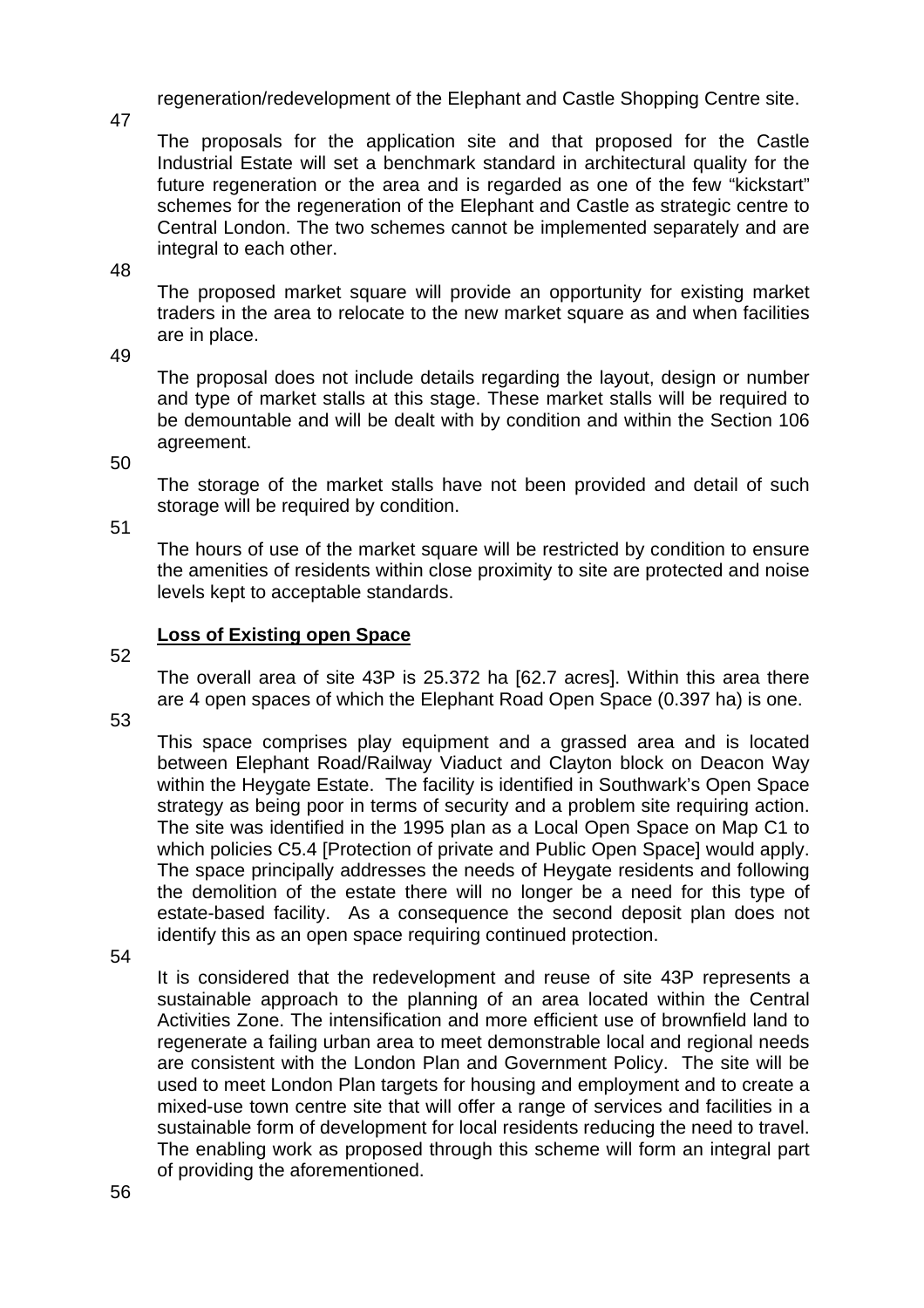The redevelopment of site 43P will result in the loss of a public open space [Elephant Road] and amenity space within the Heygate Estate. However the re-planning of the area requires the re-housing of the population that have been the principle users of these spaces and as a consequence the need for these facilities will no longer exist. The proposed mixed-use town centre will require a range and quality of open spaces that do not currently exist at the Elephant and Castle. The council intends to provide new public space which is considered to be consistent with Government Policy for the planning of town centres and will be appropriate given the high density mixed use environment which it is proposed to develop in the Opportunity Area.

57

The existing spaces lost through the development will eventually total .939Ha. The proposed "Town Park" described within the Development Framework Plan for the elephant and Caste and the now proposed "Market Square" which would be located within the frontprint of Heygate Estate/Elephant Road Open Space will total 1.48 Ha when completed.

57

The Council's initial brief for the Town Park envisages that this space, which will be surrounded by residential accommodation with some mixed-use on the ground floor, will include play facilities for young children, landscaped areas and possibly a multi-functional hard surface area. These proposals will result in an overall increase of 1.56 hectares in available public open space and will when implemented significantly reduce the extent of the local park deficiency.

58

It is therefore considered that the proposal scheme before committee will enable the regeneration of the area and result in new and improved open spaces which eventually will meet the needs of both existing residents and the new population that will be generated by the redevelopment of the area and therefore justifies the loss of this open space.

#### **Public Realm**

- 59 The proposed public realm promises to provide an exciting vibrant place with the proposed Market Square. The proposal will tie in directly with not just the structures of the proposals for the Castle Industrial Estate but more specifically with the mix of uses proposed in the adjacent development site. The proposals will successfully establish a public realm that will work to both the existing and future urban environments.
- 60 The future scenario for opening up the existing arches under the railway viaduct and removal of them as a barrier will result in the proposed market square acting as a destination to the east drawing people onto a new and unique space.
- 61 The proposed market square is included in the development framework as one of six proposed key spaces to be implemented as part of the regeneration for this area. The master plan describes the role and function of these various spaces and states clearly that they should be located at key nodal points and describes the market square to be established and to be the following.
- 62 "A district space serving the more specialist shopping needs of the resident business population. Situated to the east of the railway viaduct it will support a new market and a range of smaller more specialist shops, cafés and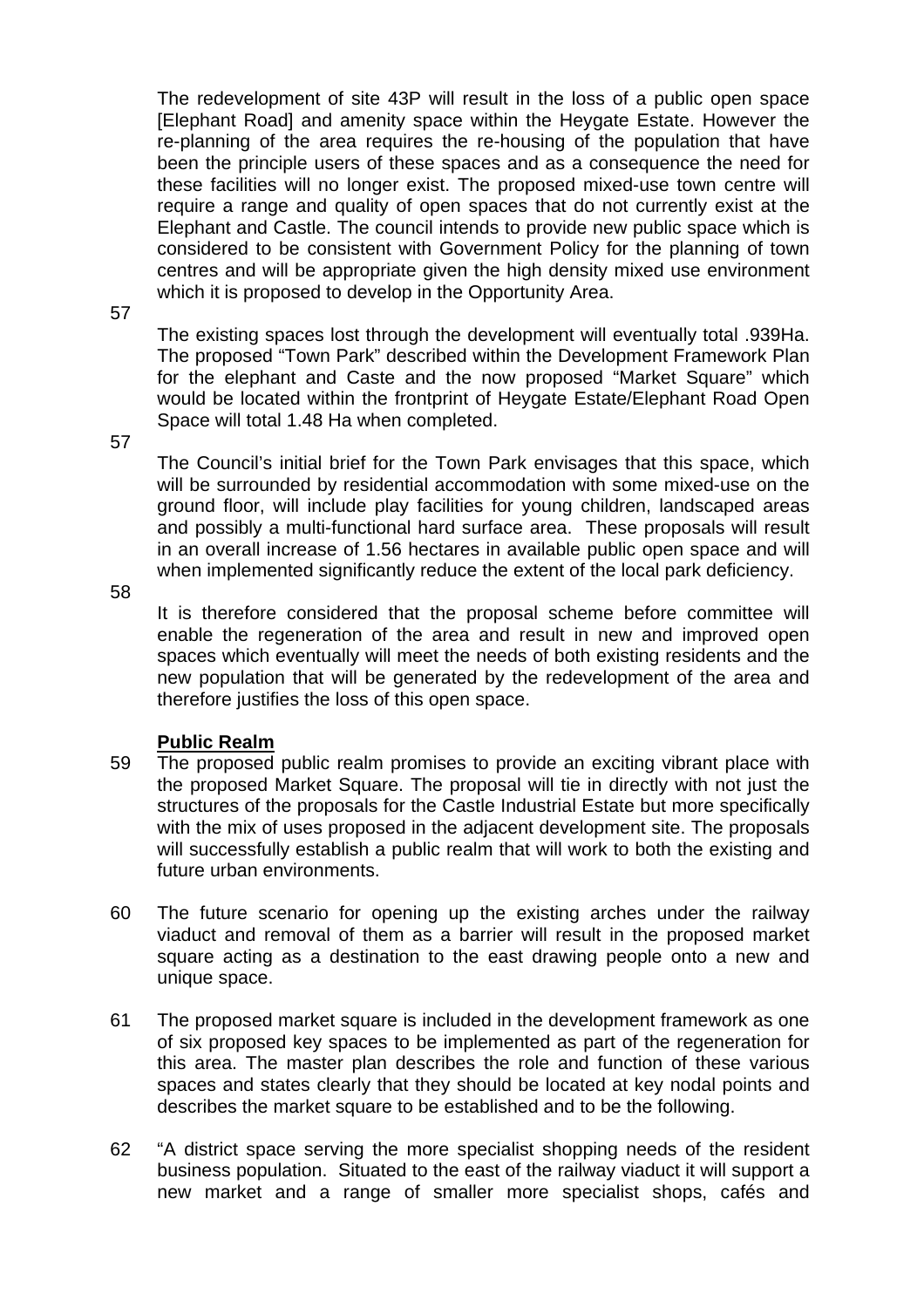restaurants. "

63 The proposed scheme as submitted in conjunction with the development of the Castle Industrial Estate (ref.  $05 - AP - 1693$ ) will achieve the abovementioned requisites successfully.

## **Transport**

- 64 The proposals for the market square have been assessed in conjunction with the proposal as set out in the application for the redevelopment of the Castle Industrial Estate (ref.  $05 - AP - 1693$ ) as reported elsewhere in this agenda.
- 65 The site has excellent access to public transport, having a Public Transport Accessibility Level (PTAL) of 6, the best possible on the scale of 1 to 6. Eight bus routes operate along the New Kent Road, adjacent to the site, with further services available at Elephant and Castle station. London Underground Bakerloo and Northern lines are accessible and within two minutes walk from the application site. Mainline rail services, including Thameslink, are easily accessible from the site using the Elephant and Castle Station. It is also intended that the Cross River Tram will pass within the vicinity of the site opening up further transport options. TfL and the GLA has welcomed the scheme and supported the proposals in principle.
- 66 As this proposal comes at an early stage in the regeneration of the Elephant and Castle area, the scheme needs to be compatible with the existing scenario and simultaneously needs to be compatible with the future regeneration scenario.
- 67 Access to the market square from the day one scenario would be taken from Elephant Road. The exact location and this specific access point will be determined as per a condition. In the interim this access route via Elephant Road is considered acceptable since it will replace the existing access point in Elephant Road, which provides access to the existing industrial estate.
- 68 Access to the market square in the interim would be modified in line with the area's regeneration plans for Elephant Road/Walworth Road as and when these plans are finally agreed and implemented.
- 69 According to the regeneration plans for the area (future scenario), Elephant Road will be closed as a through route for vehicular traffic. No vehicular link will be possible to Walworth Road, although pedestrian access would be retained, and a new vehicular access road will be introduced to the east of the development site from where access can be provided. Detail of such access will be submitted at the relevant time to ensure an acceptable standard of access is provided in accordance with the future scenario at that point in time.
- 70 Movements to and from the market square will be regulated by an approved site, service and market management plan prior to development commencing on site. No delivery vehicle will be allowed within the market square during trading hours to ensure safety of pedestrian movement

#### **Servicing and Refuse Collection**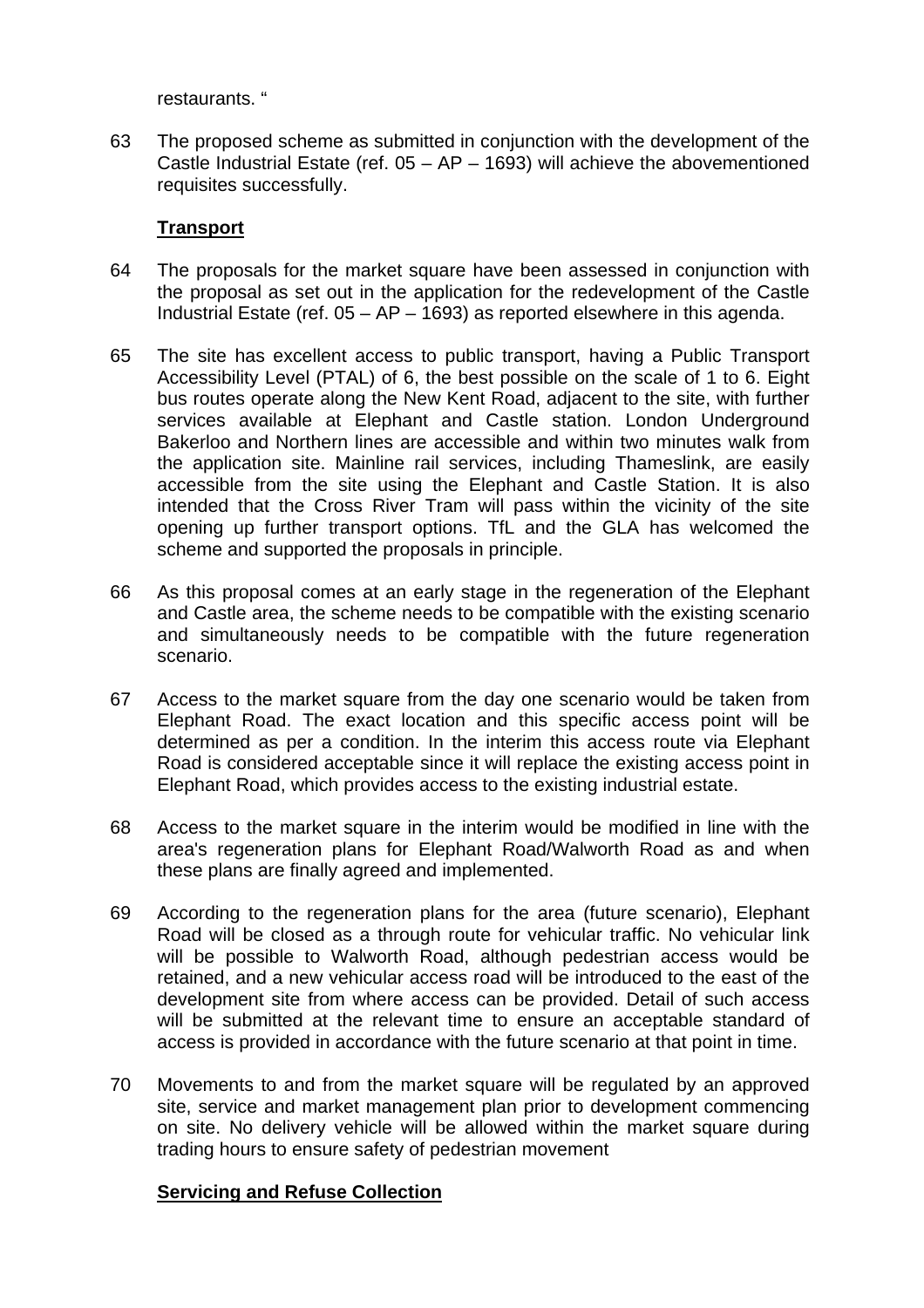71 The applicant indicated that a detailed service management plan would be provided to ensure that all servicing and refuse collection is monitored and carried out effectively. Such a plan will be assessed by this authority prior to development commencing on site and can be conditioned to that extent

The proposals indicate that servicing to the market square can be provided via the basement infrastructure proposed. Notwithstanding the plans submitted details regarding the servicing of the site will be dealt with by condition and per the legal agreement.

72

#### **Landscaping strategy**

- 73 The design for the market square accords with the Elephant and Castle development Framework and Master plan as stated above. The master plan identifies a market square in this location which should be a large, public open space situated in the proposed position as part of a linear sequence of spaces.
- 74 The aim of the proposal is to provide a square that will be a high energy, high quality space at the heart of a market, and commercial and cultural centre. Shops, market stalls and performances within the square will encourage community activity and diversity and will help to establish a positive and vibrant local identity.
- 75 The applicant has provided an indicative scheme and information regarding the proposed landscaping of the market square. In the interest of the future regeneration of the area a phasing scheme for the landscaping of the market square from the day one scenario to the future scenario will be required by legal agreement in order to ensure the final landscaping will successfully be implemented in conjunction with future proposals of the wider area.
- 76 The detail of landscaping can however not be dealt with at this stage, for the final landscaping of the square would be required to be blend in with the future redevelopment and regeneration of the larger scope of the market square which will be the subject of future schemes.
- 77 The proposed market stalls will be demountable and will be stored away in order to clear the market square from all structures after hours of operation. Details of such market stalls, servicing of these stalls and the exact location for storage of these stalls will be conditioned to be submitted to and approved prior to development commencing on site.

#### **Archaeology**

78 The archaeological assessment indicated that the site lies within an area of archaeological potential of all periods. In the Environmental Statement submitted with the application it was recommended that selective on site monitoring and trial work be undertaken at the site. Such an approach and requirement will be incorporated within a condition.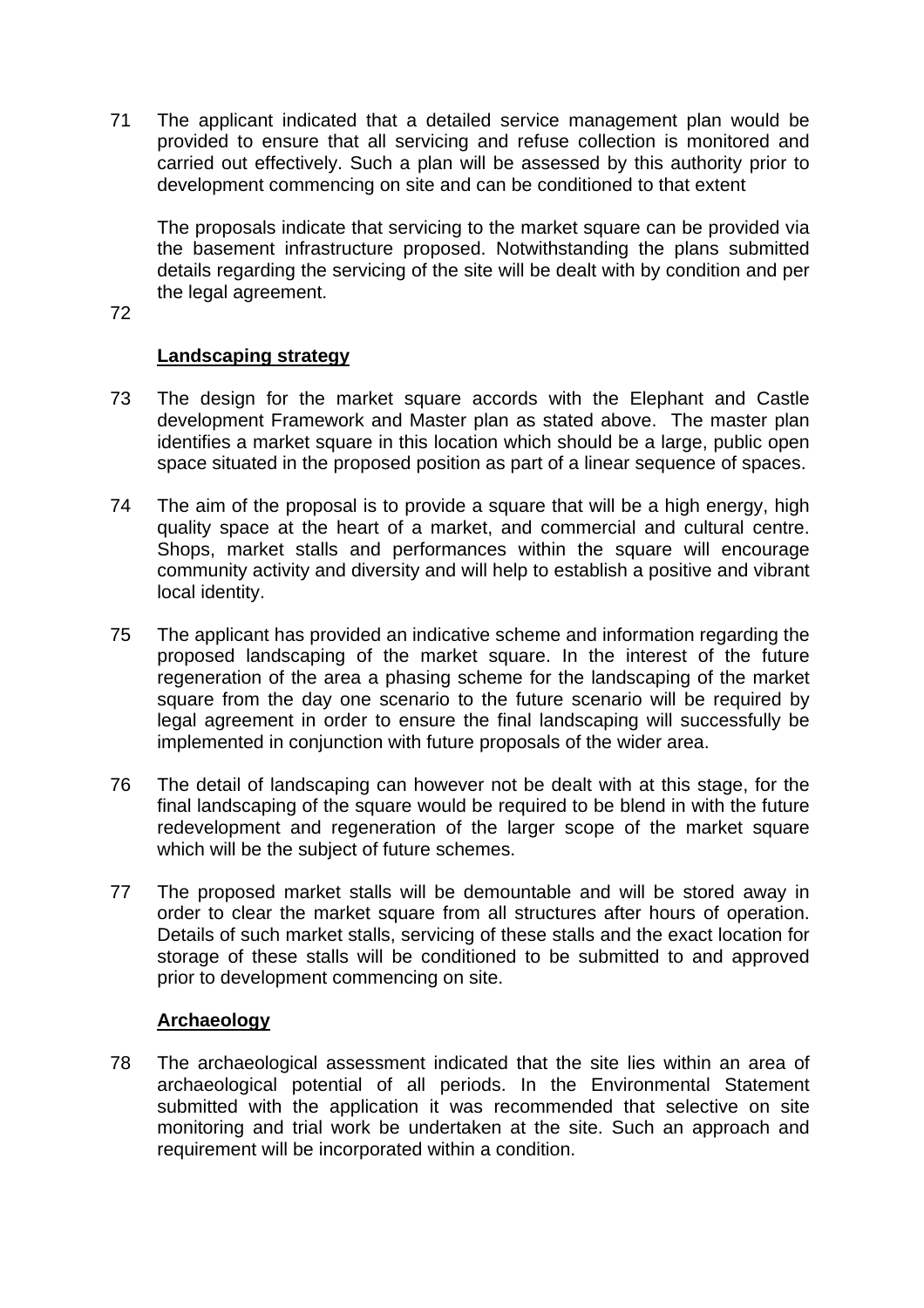## **Conclusion**

79 The proposed development is linked to the major redevelopment of 50 New Kent Road/Elephant Road application on this agenda. The scheme is an enabling development and as indicated by the GLA acceptable in strategic terms. The delivery of a market square is a key objective for the Elephant and Castle masterplan. It is advised that planning permission be granted subject to a legal agreement and conditions.

## **Heads of Terms for the Section 106 Agreement**

80 Please refer to the heads of terms section within the relevant report of application 05 – AP – 1963 as reported elsewhere in this agenda. Specifically related to this application the agreement will include full documentation to control the market square operation and management including, stalls, storage, hours of operation, surfacing and uses.

# **COMMUNITY IMPACT STATEMENT**

- 81 In line with the Council's Community Impact Statement the impact of this application has been assessed as part of the application process with regard to local people in respect of their age, disability, faith/religion, gender, race and ethnicity and sexual orientation. Consultation with the community has been undertaken as part of the application process.
	- a] The impact on local people is set out above in the main report.

b] The following issues relevant to particular communities/groups likely to be affected by the proposal have been identified as resulting in a new and improved market square, which will be beneficial to local groups and providing various employment opportunities and the creation of a mix of uses within close proximity to local residents.

c] The likely adverse or less good implications for any particular communities/groups have been also been discussed above. Specific actions to ameliorate these implications are have been addressed by conditions where needed.

#### **SUSTAINABLE DEVELOPMENT IMPLICATIONS**

- 82 The proposed development will adhere to the sustainability requirements of the London Plan and that of the Draft Southwark Plan (February 2005).
- 83 The proposed market square and basement development to be implemented as one scheme with application 05 – AP 1693 will provide significant enabling infrastructure for the sustainable future regeneration of the Elephant and Castle. Details of such is contained within the report